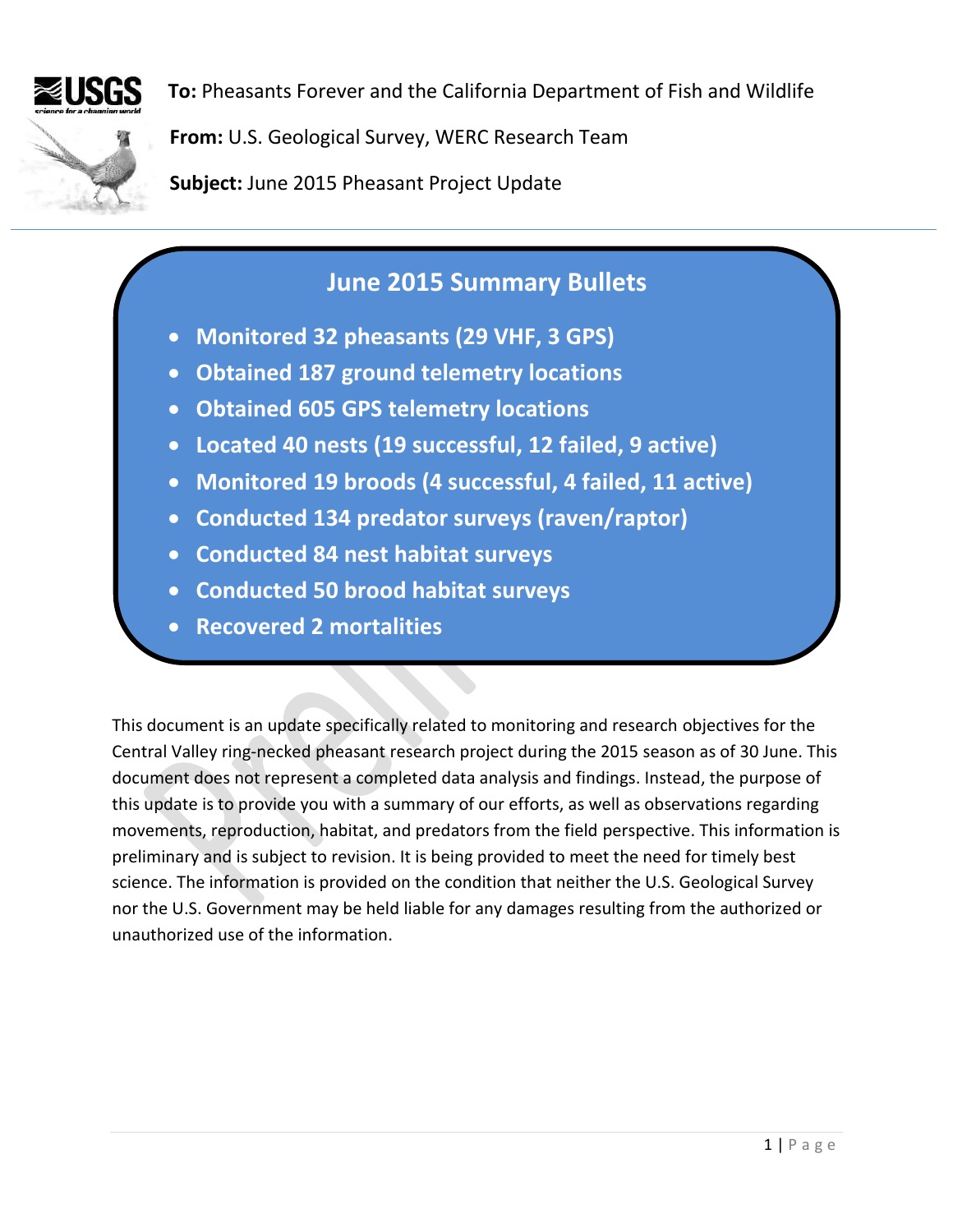### **Telemetry Monitoring**

During June 2015, we obtained 187 ground telemetry locations on 29 active VHF units (Gray Lodge WA, *n* = 11; Roosevelt Ranch, *n* = 11; Yolo Bypass WA, *n* = 7) and one GPS unit equipped with a VHF transmitter. Since January 2015, we have collected 663 telemetry locations across all three field sites. One female at Gray Lodge WA was not tracked in June because either the VHF unit ceased functioning or she moved out of the study area. We also collected 605 GPS telemetry locations from the three remaining pheasants outfitted with GPS transmitters at Roosevelt Ranch (*n* = 2) and Yolo Bypass WA (*n* = 1).

#### **Reproduction**

We have monitored a total of 40 nests (19 successful, 12 failed, 9 active) across the three sites as of 30 June. Fifteen nests have been located at Gray Lodge WA (5 successful, 5 failed, 5 active), 14 nests have been located at Roosevelt Ranch (9 successful, 3 failed, 2 active), and 11 nests have been located at Yolo Bypass WA (6 successful, 3 failed, 2 active) since mid-April. Six of the currently active nests are re-nest attempts by females with previously failed nests. The remaining three active nests are re-nest attempts by females that had successful nests but their broods failed shortly after hatching. Of the 12 failed nests, nine were depredated and three were abandoned. Four nests appeared to be depredated by a mammalian predator, three nests appeared to be depredated by an avian predator, and two were depredated by an unknown predator.



**Depredated nest at Gray Lodge WA**

## **Brood Monitoring**

For each successful nest, we obtain a series of weekly locations of the female with her chicks. Broods are considered successful if at least one chick is present 50 days post-hatch. In total, four broods failed before reaching the 50 day post-hatch threshold and four broods have been classified as successful. During June, we monitored six broods at Yolo Bypass WA (2 successful, 1 failed, 3 active), nine broods at Roosevelt Ranch (2 successful, 3 failed, 4 active), and five broods at Gray Lodge WA (1 failed, 4 active). One female at Yolo Bypass WA was observed with 19 chicks at 50 days post-hatch, but her initial brood size was eight chicks, which suggests that brood mixing may have occurred or that another brood was close to her location at that time. The other three broods were observed with a maximum of three chicks at the 50 day posthatch threshold.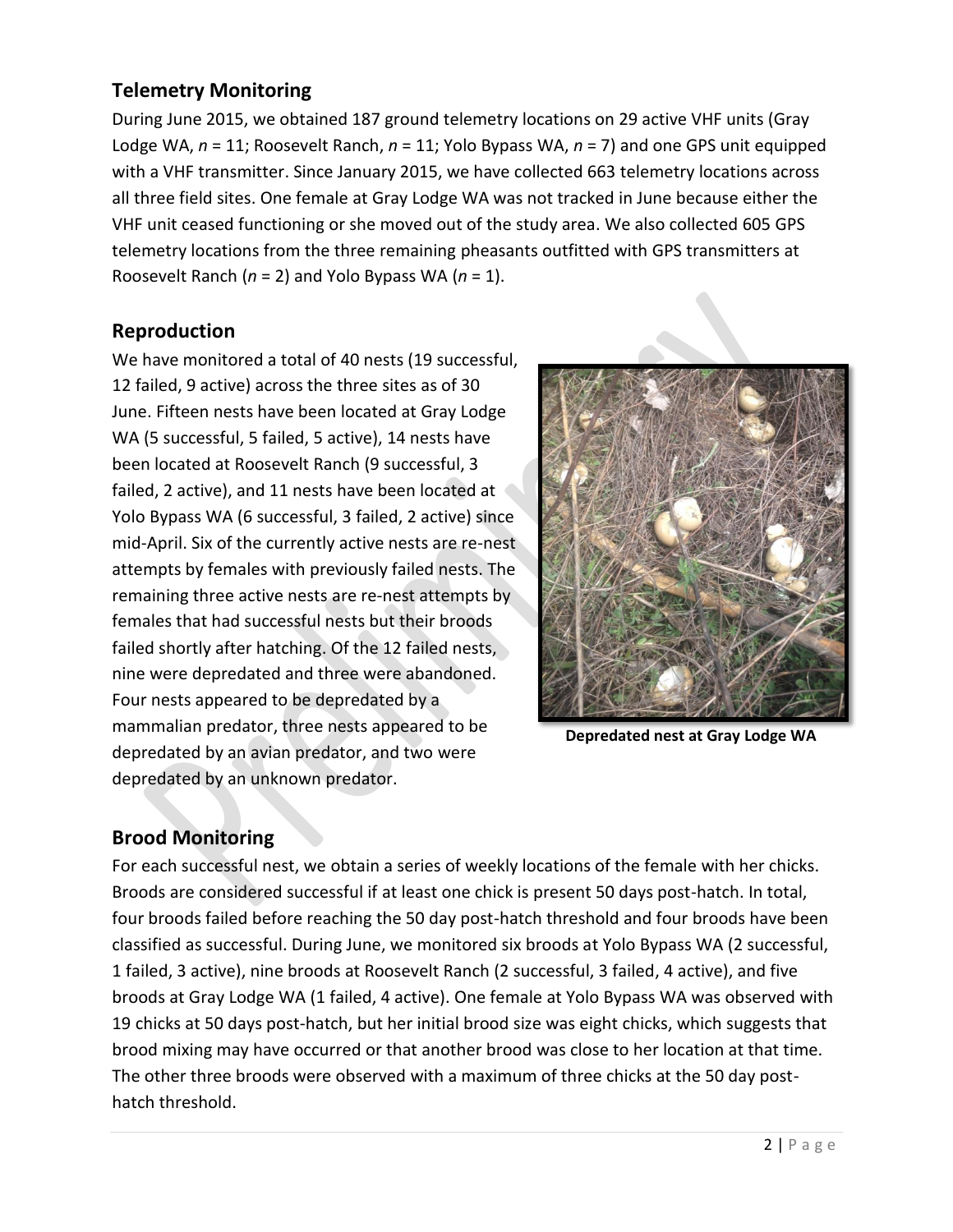## **Microhabitat and Avian Predator Surveys**

We conduct microhabitat surveys and 10 minute point count surveys for ravens and raptors at all nest locations and at the first three brood locations. We also conduct raven/raptor and microhabitat surveys at dependent and independent random locations to characterize available habitat within the study area. During point count surveys we document the presence of livestock, horses, and anthropogenic subsidies such as roads, buildings, fences and farms. As of 30 June, we have conducted 134 raven/raptor surveys, 84 microhabitat surveys associated with nest locations, and 50 microhabitat surveys associated with brood locations.

#### **Mortalities**

We have recovered two mortalities across all field sites during June, and both were recovered at Roosevelt Ranch. One female's collar and a few body feathers were located next to a recently harvested alfalfa field, but no body parts were found. The collar was located on a dirt road between the alfalfa field and a large haystack, so evidence of the carcass may have been destroyed by farming equipment or scavenged by a mammalian predator. The other female was recovered as a mostly intact carcass with no evidence of predation, which suggests that her cause of death may have been stress related. Since January 2015, we have recovered six mortalities at Gray Lodge WA, 11 at Roosevelt Ranch, and six at Yolo Bypass WA.



**Female found as intact carcass at Roosevelt Ranch**